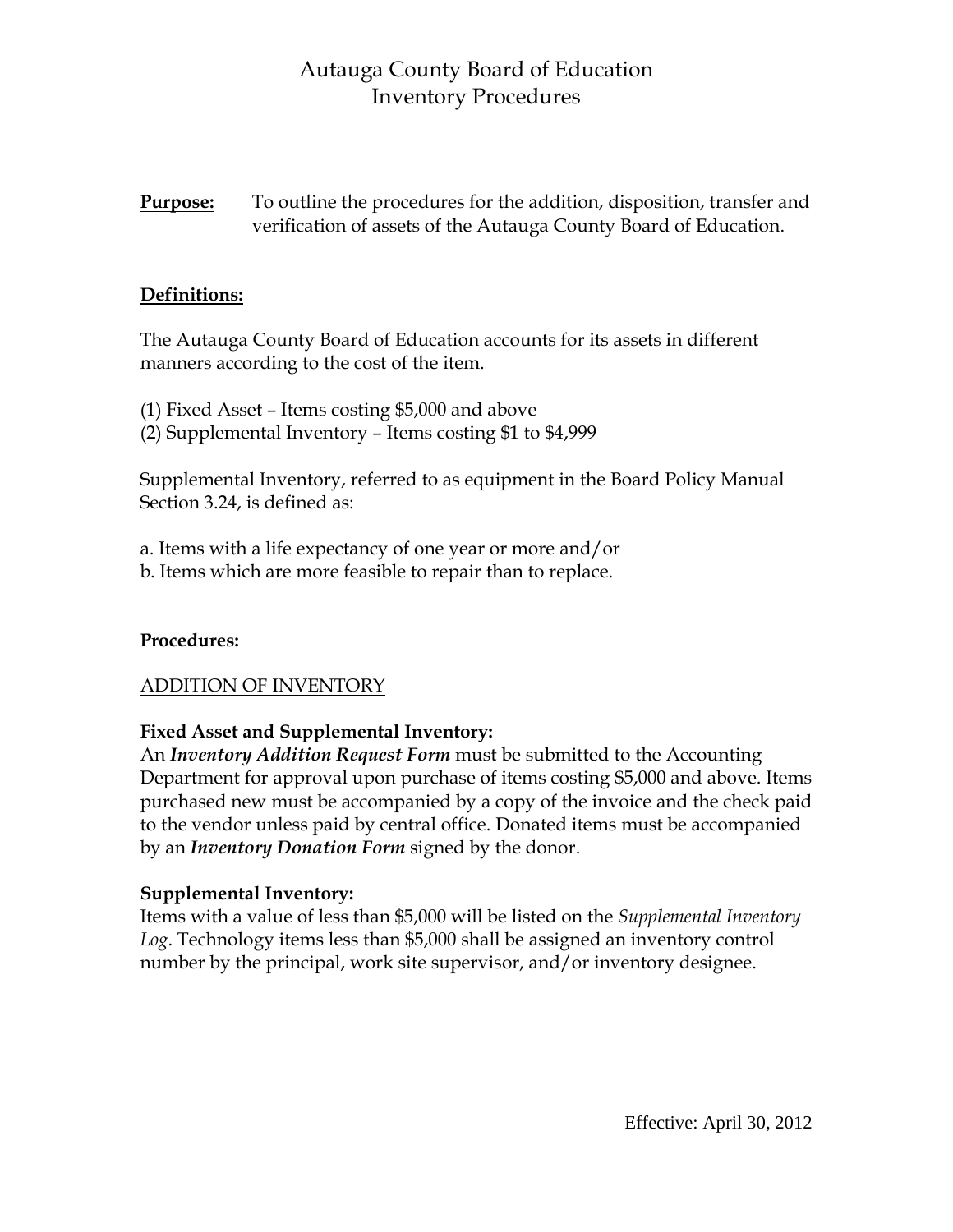# Autauga County Board of Education Inventory Procedures

## DISPOSITION/TRANSFER OF INVENTORY

### **Fixed Asset and Supplemental Inventory:**

An *Inventory Disposition/Transfer Request Form* must be submitted to the Accounting Department for approval BEFORE an item may be disposed or transferred. Items should NOT be removed from the premises until this form is approved by the Board and returned to your location.

### VERIFICATION OF INVENTORY

## **Fixed Asset Inventory:**

An annual inventory count shall be conducted each year by each location. Central Office shall provide each location with an inventory listing consisting of all fixed asset with a value of \$5,000 and above. Each item on the inventory listing must be verified by checking the following:

(1) Description – Ensure a detailed description is listed, including the model number

(2) Location – Ensure an exact location is listed

(3) Serial Number - Ensure the serial number listed is correct. If no serial number is listed on the listing provided, check to see if you can find a serial number on the item.

(4) Inventory Control Number - All fixed asset items should have an inventory control number, with the exception of items such as land, software, networking hardware, network cabling, classroom additions, fences, etc. Use common sense…if an item is in the kitchen, then it should have a barcode. If an item is kept outdoors (not in a shed, etc.), chances are the weather would wear away the barcode.

(5) Missing Items - Make note of any item not on the listing that you feel should be.

(6) Duplicate Items - Please bring to my attention any items that appear to have been duplicated (added more than once).

(7) Removed Items – Items that have been removed from the premises but are currently on the listing should have a description as to why the item was removed. An *Inventory Disposition Request Form* should be on file for these items.